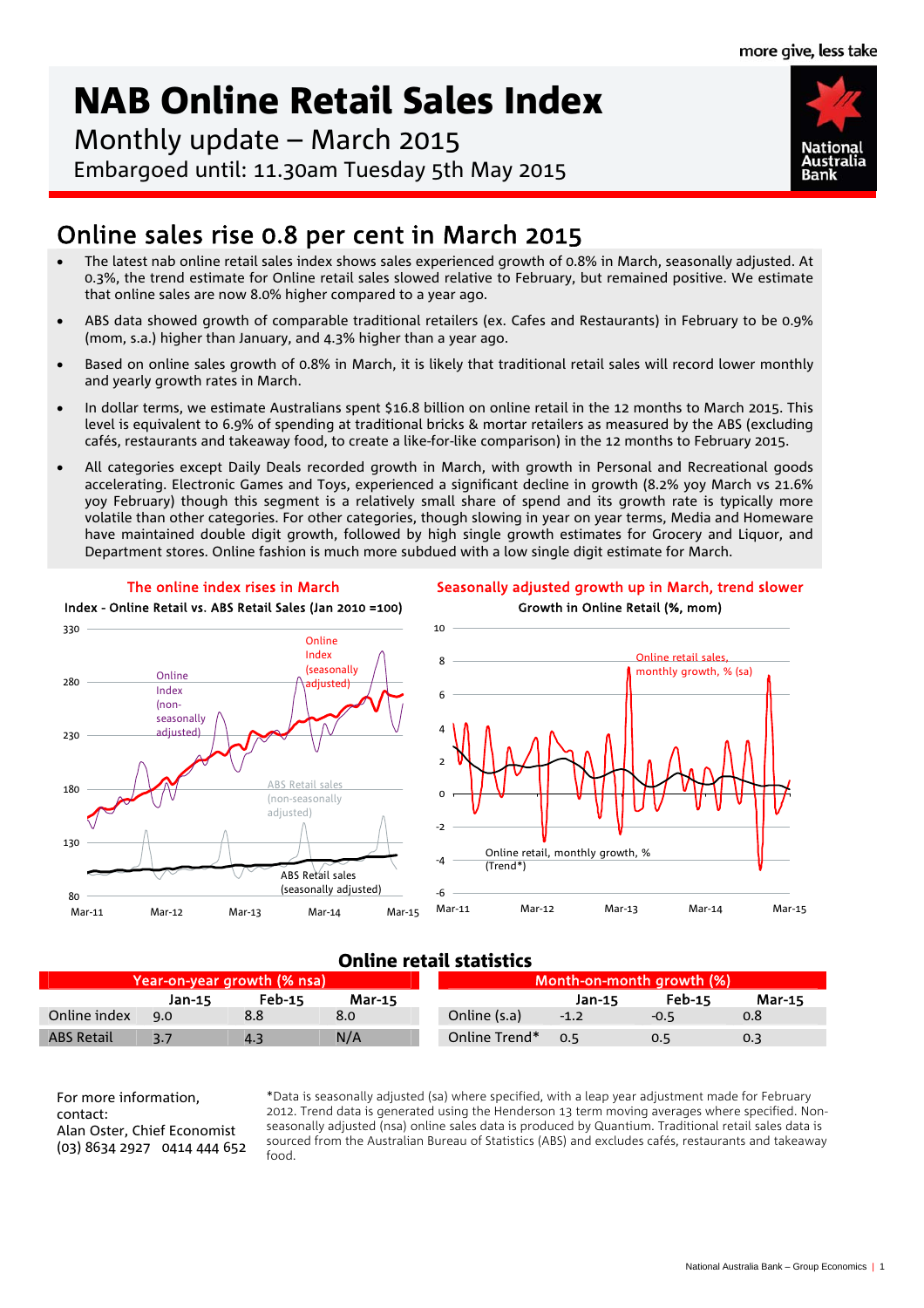Note: In this months update we have moved to publishing the seasonally adjusted month on month change exclusive of a three month moving average. We have now incorporated the Henderson 13 term trend to replace the three month moving average. This makes the numbers more directly comparable to other publicly available series such as traditional retail sales seasonally adjusted and trend series.

The seasonal adjustment technique is used as a way of identifying changes beyond the repeated calendar events (such as Christmas trading, or the subsequent slowdown in January). These seasonal and trend patterns are re-estimated each time the series is analysed, i.e. monthly.

The Henderson 13 term trend estimate applied to the series is used as a way to understand what is happening to the series through time. This smoothes the results by avoiding over emphasis of a single months result on a series which may be subject to 'noise' or high volatility. The trend we have applied to the series is a symmetrically weighted trend technique, with the exception of the final six months where a different set of weights are applied as per the Henderson technique. For this reason, revisions in the trend series typically affect the most recent months as more recent 'new' data changes their position in the time series.